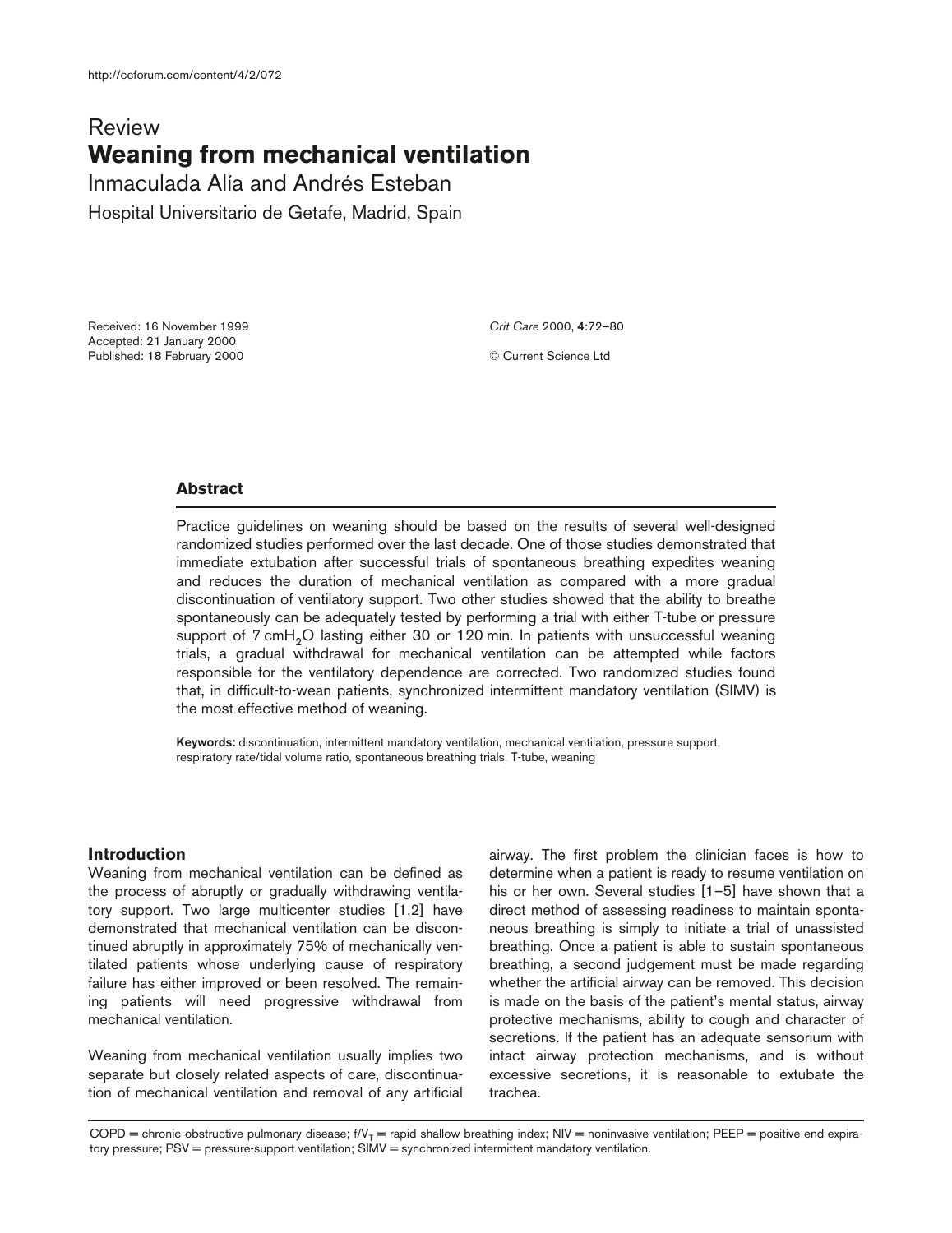# **Table 1**

| Accuracy of the $f/V_r$ ratio to predict weaning outcome in different studies |                                      |                                                  |                           |                       |                                                 |                       |  |
|-------------------------------------------------------------------------------|--------------------------------------|--------------------------------------------------|---------------------------|-----------------------|-------------------------------------------------|-----------------------|--|
|                                                                               |                                      | Pretest probability<br>of weaning<br>success (%) | Likelihood ratio (95% CI) |                       | Post-test probability of<br>weaning success (%) |                       |  |
| Reference                                                                     | Patients                             |                                                  | Positive*                 | Negative <sup>+</sup> | Positive*                                       | Negative <sup>+</sup> |  |
| [6]                                                                           | 64 Medical patients                  | 56                                               | $2.72(1.50 - 5.17)$       | $0.04(0.00 - 0.37)$   | 77 (65-87)                                      | $5(0-32)$             |  |
| $[10]$                                                                        | 100 Medical patients                 | 63                                               | $1.49(1.04 - 2.35)$       | $0.27(0.08 - 0.88)$   | 72 (64-79)                                      | $31(12-60)$           |  |
| $[11]$                                                                        | 185 Postoperative patients           | 92                                               | $1.45(1.07-2.56)$         | $0.09(0.02 - 0.54)$   | $94(92 - 97)$                                   | $51(17-86)$           |  |
| $[12]$                                                                        | 49 Medical patients (aged >70 years) | 77                                               | $2.70(0.93 - 11.7)$       | $0.36(0.15 - 1.10)$   | $90(76 - 97)$                                   | 55 (33-79)            |  |

Results are expressed as likelihood ratio. \*Positive test result is a value of rapid shallow breathing index  $(f/V_T)$  lower than 105 or 100; \*negative test result is a value of  $f/V<sub>T</sub>$  higher than 105 or 100.

A team approach and an organized problem-orientated plan are important to expedite successful discontinuation of mechanical ventilation. Ely *et al* [4] recently demonstrated that a protocol of weaning is superior to the physician's individual decision-making at the bedside. They enrolled 300 mechanically ventilated medical and nonsurgical cardiac patients into a randomized, controlled trial in which the treatment group was weaned using a two-step process of daily screening by respiratory care practitioners followed by spontaneous breathing trials when recovery was sufficient to pass the daily screen. Those investigators found that removal from mechanical ventilation was 2 days earlier in the protocol-directed group. The use of the protocol to manage just four patients (95% confidence interval 3–5) would result in one individual being off mechanical ventilation after 48 h who otherwise would not have been.

Practice guidelines on weaning should be based on carefully performed clinical studies. Few areas in critical care have been evaluated as extensively by well-designed studies over the past decade as the discontinuation of mechanical ventilation. Therefore, every step in the process of weaning is supported by the results of at least one randomized clinical trial. In the present review the procedures that should be incorporated into a weaning algorithm are discussed, taking into account the results of the aforementioned studies.

## **Predictive weaning criteria: how useful are they?**

Weaning procedures are usually started only after the underlying disease process that necessitated mechanical ventilation has significantly improved or is resolved. The patient should also have an adequate gas exchange (most studies define this condition as an arterial oxygen tension/fractional inspired oxygen ratio higher than 200), appropriate neurological and muscular status, and stable cardiovascular function.

Weaning indices are objective criteria that are used to predict the readiness of patients to maintain spontaneous ventilation. Some parameters based on respiratory mechanics, gas exchange, and breathing pattern have been proposed as useful predictors of weaning outcome that could guide clinicians in determining the optimal time to discontinue mechanical ventilation [6–9].

Several studies [6,10–12] have demonstrated that the rapid shallow breathing index  $(f/V_T)$ , where 'f' is the respiratory rate and ' $V_T$ ' is the tidal volume measured during the first minute of a T-piece trial) is superior to conventional parameters in predicting the outcome of weaning. With this in mind, the main issue is how useful is the  $f/V<sub>T</sub>$  ratio to distinguish between patients who will and those who will not wean successfully.

The possibilities of weaning success before an attempt of weaning (pretest probability) can be estimated by experienced physicians according to the setting in which they work and the sorts of patients they see. The post-test probability is the probability of weaning success, taking into account the results (positive or negative) of a diagnostic test such as the measurement of the  $f/V<sub>T</sub>$  ratio. Clinicians want to know how the result of the  $f/V<sub>T</sub>$  measurement alters the probability of weaning success. The direction and magnitude of the change from pretest to post-test probability are determined by the likelihood ratio. Likelihood ratios greater than 1 increase the probability of weaning success; and the higher the likelihood ratio, the greater this increase. Conversely, likelihood ratios less than 1 decrease the probability of weaning success, and the smaller the likelihood ratio, the greater the decrease in probability and the smaller its final value. Likelihood ratios greater than 10 or less than 0.1 indicate large and often conclusive differences between pretest and post-test probability. Likelihood ratios of 5–10 and 0.1–0.2 indicate moderate differences between pretest and post-test prob-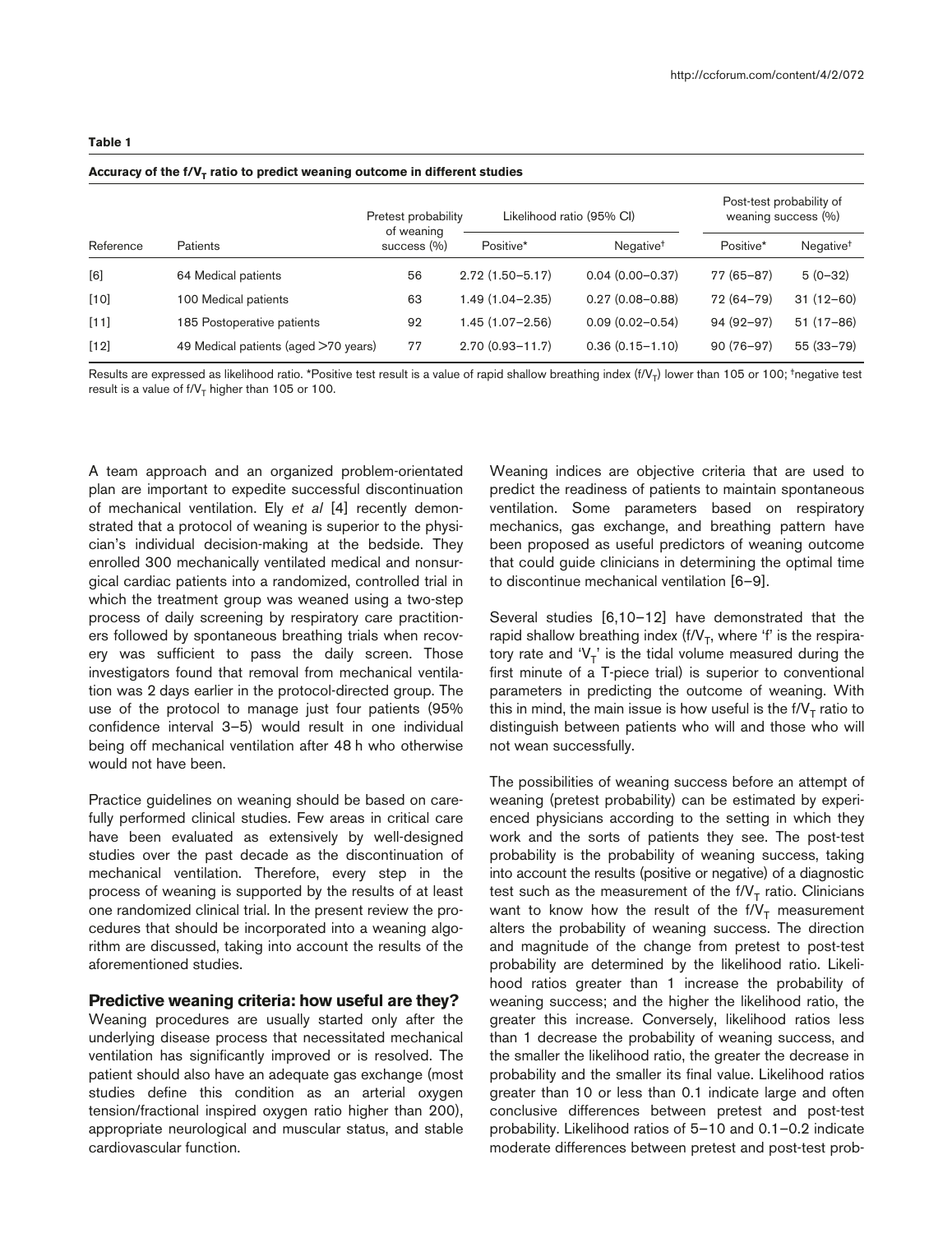#### **Table 2**

|                             | Post-test probability of weaning success (%) |      |      |                                                         |                |      |      |      |
|-----------------------------|----------------------------------------------|------|------|---------------------------------------------------------|----------------|------|------|------|
| Pretest probability         | Likelihood ratio of a positive test result*  |      |      | Likelihood ratio of a negative test result <sup>+</sup> |                |      |      |      |
| of weaning success<br>(9/0) | 1.45                                         | 1.51 | 2.69 | 2.74                                                    | 0.05           | 0.09 | 0.27 | 0.36 |
| 30                          | 38                                           | 39   | 53   | 54                                                      | $\overline{2}$ | 4    | 10   | 13   |
| 40                          | 49                                           | 50   | 64   | 65                                                      | 3              | 6    | 15   | 19   |
| 50                          | 59                                           | 60   | 73   | 73                                                      | 5              | 8    | 21   | 26   |
| 60                          | 68                                           | 69   | 80   | 80                                                      | 7              | 12   | 29   | 35   |
| 70                          | 70                                           | 77   | 86   | 86                                                      | 10             | 17   | 39   | 46   |
| 80                          | 85                                           | 86   | 91   | 92                                                      | 17             | 26   | 52   | 59   |

#### **Changes from pretest probability of weaning success to post-test probability for different likelihood ratios obtained in several** studies that evaluated the f/V<sub>T</sub> ratio

\*Positive test result is a value of rapid shallow breathing index (f/V<sub>T</sub>) lower than 105 or 100; <sup>†</sup>negative test result is a value of f/V<sub>T</sub> higher than 105 or 100.

ability. Likelihood ratios of 2–5 and 0.5–0.2 generate small changes from pretest to post-test probability and likelihood ratios of 1–2 and 0.5–1 alter probability to a small degree [13]. A likelihood ratio of 3 for an f/ $V<sub>T</sub>$  lower than 100 means that a value of  $f/V<sub>T</sub>$  lower than 100 is three times more likely to occur in a patient who will subsequently wean successfully from mechanical ventilation than it is to occur in a patient who will fail to wean.

None of the studies that evaluated the accuracy of the f/ $V<sub>T</sub>$ ratio to predict successful weaning [6,10–12] expressed results as likelihood ratios, but we have calculated them by using the values of sensitivity and specificity reported by the authors in each study (Table 1). Taking into account the likelihood ratios, we have also calculated the post-test probability of weaning success for different pretest probabilities (Table 2). When the pretest probability of weanability is high ( $\geq$  70%) establishing the f/V<sub>T</sub> value may be useless in the decision-making process, because a value lower than 100 would only confirm that it is very likely that the patient will wean and a value higher than 100 would not necessarily dismiss success because post-test probabilities between 40 and 60% are possible. Conversely, when the pretest probability of weanability is low  $(\leq 40\%)$ establishing the f/ $V<sub>T</sub>$  value may be very useful; this is because a value higher than 100 might dismiss an attempt at weaning since the probability of success will be lower than 20%, and a value lower than 100 could encourage an attempt at weaning, taking into account that probabilities of success between 50 and 65% are possible.

Several studies [10–12] have reported that pretest probability of weaning success ranges from 50 to 70% when patients are identified by clinical judgement as being ready to be weaned. Table 2 shows that a f/ $V<sub>T</sub>$  value higher than 100 is helpful in averting attempts at weaning in a population of patients with pretest probabilities of weaning success that are lower than 50%. Moreover, the usefulness of a f/ $V<sub>T</sub>$  ratio value higher than 100 to decide on readiness for weaning remains controversial when used in populations of patients with pretest probabilities of 50–70%, who may have post-test probabilities of weaning success that range from 5 to 46%. In such cases, most physicians would not attempt to wean the patient when the post-test probability of success is lower than 20%, but it is also possible that some physicians may decide to attempt weaning when the post-test probability of weaning success is higher than 30%.

# **Is the patient able to sustain spontaneous breathing?**

Once a patient has been considered ready to be weaned, the best method to assess whether the patient is able to breathe on his or her own is to perform a trial of spontaneous ventilation. Ely *et al* [4] showed that immediate extubation after successful trials of spontaneous breathing expedites weaning and reduces the duration of mechanical ventilation as compared with a more gradual discontinuation of ventilatory support. Several studies [1–5,14,15] have demonstrated that 60–80% of mechanically ventilated patients can be successfully extubated after passing a trial of spontaneous breathing.

Pressure-support, continuous positive airway pressure and T-piece trials are the most common methods used to test the readiness for liberation from mechanical ventilation. Few randomized studies [3,16] have evaluated the best technique for performing spontaneous breathing trials before extubation. The first study that dealt with this issue [16] compared continuous positive airway pressure of  $5 \text{ cm}$ H<sub>2</sub>O and T-piece in a group of 106 mechanically ventilated patients who underwent a 1-h trial of sponta-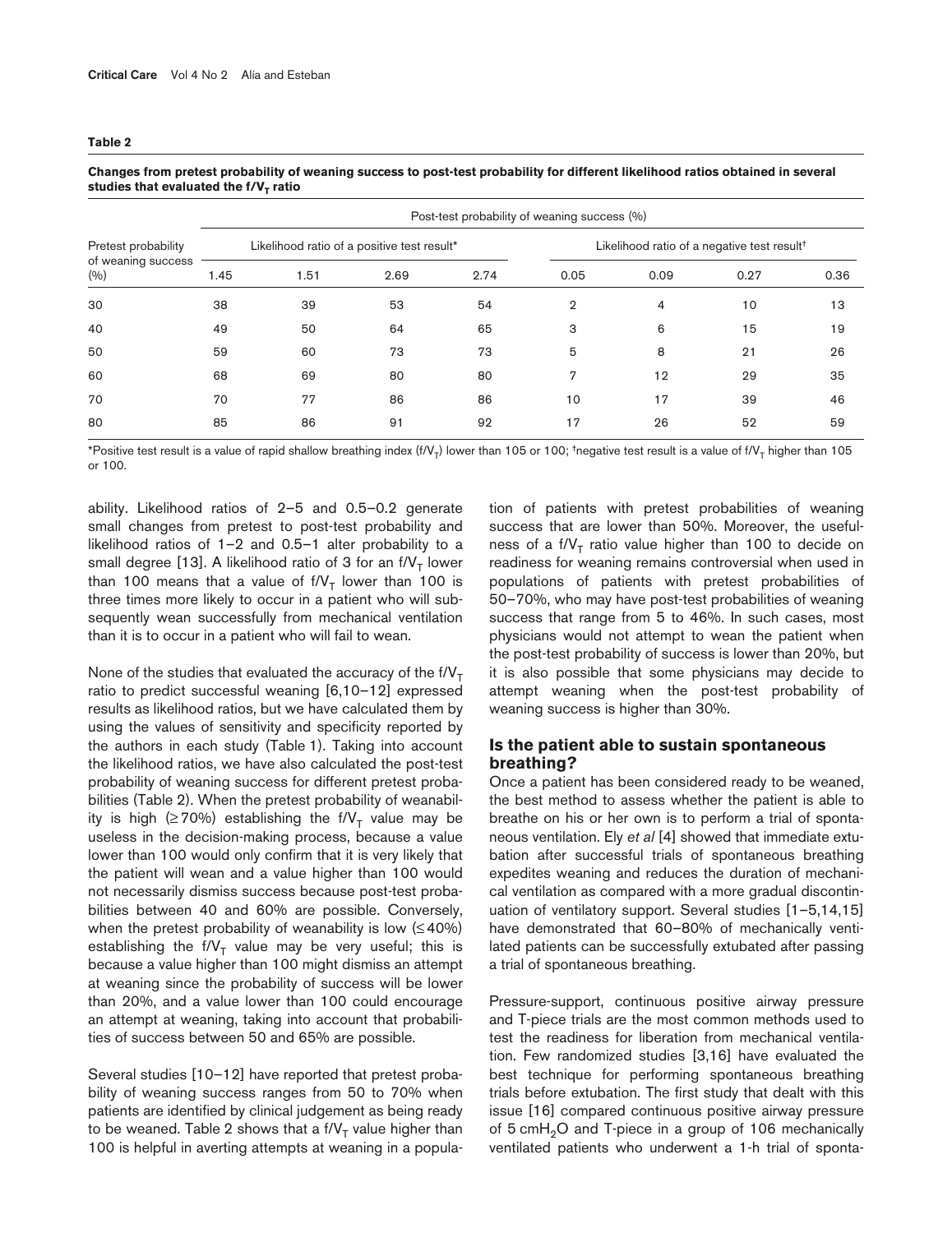neous breathing, and no difference in the percentage of patients failing extubation was found. Because the endotracheal tube imposes a resistive load on the respiratory muscles that is inversely related to its cross-sectional diameter, some clinicians advocate use of  $5-8$  cmH<sub>2</sub>O pressure support to offset this imposed load. With this in mind, the study performed by the Spanish Lung Failure Collaborative Group [3] compared weaning outcome after trials of spontaneous breathing with either T-tube or pressure support of  $7 \text{ cm}$ H<sub>2</sub>O, but no difference was observed in the percentage of patients who remained extubated for 48 h (63% in the group assigned to T-tube and 70% in the group assigned to pressure support;  $P = 0.14$ ).

The duration of a spontaneous breathing trial has been set at 2 h in most studies [1,2,4,14,15]. One prospective, multicenter, randomized trial of 526 patients [5] found that trials of spontaneous breathing for 30 or 120 min were equivalent in identifying patients who could tolerate extubation, and that patients had reintubation rates of approximately 13% at 48 h regardless of the duration of their T-tube trial.

Precise criteria for terminating a weaning trial do not exist, and currently trials are terminated on the basis of the clinical judgement of the physician. There are two types of criteria used to determine whether a patient passes or fails a spontaneous breathing trial: objective criteria (abnormal arterial blood gas measurements) and subjective criteria (diaphoresis, evidence of increasing effort, tachycardia, agitation, anxiety). Patients have clearly failed a spontaneous breathing trial if they develop hypercapnia or hypoxaemia. The evaluation of clinical tolerance to spontaneous breathing by using exclusively subjective criteria has important drawbacks; on the one hand, strict criteria might increase the occurrence of unnecessarily prolonged mechanical ventilation but, on the other hand, permissive criteria might increase the occurrence of reintubation. Randomized studies are needed to compare outcome of weaning in patients whose clinical tolerance to spontaneous breathing trials is evaluated using either strict criteria or less strict criteria. Meanwhile, we recommend the criteria used by the Spanish Collaborative Group in their studies [1,3,5], because those criteria identify patients with a high probability of weaning success (60–80%) and a reasonable reintubation rate within 48 h (13–18%). Those criteria are as follows: respiratory frequency of more than 35 breaths/min; arterial oxygen saturation below 90%; heart rate above 140 beats/minute or a sustained increase or decrease in the heart rate of more than 20%; systolic blood pressure above 180 mmHg or below 90 mmHg; agitation; diaphoresis; and anxiety or signs of increased work of breathing (accessory muscle use, paradoxical or asynchronous rib cage–abdominal breathing movements, intercostal retractions, nasal flaring).

Once a patient is able to sustain spontaneous breathing, a second judgement must be made regarding whether the artificial airway can be removed by assessing the patient's mental status, airway protective mechanisms, ability to cough and character of secretions.

It is our contention that there is little risk in performing a closely observed trial of spontaneous breathing in patients in whom any acute respiratory failure has resolved and who are awake and cardiovascularly stable, in order to assess their ability to sustain spontaneous breathing. When the patient remains clinically stable with no signs of poor tolerance until the end of the trial, the endotracheal tube should be immediately removed. If the patient develops signs of poor tolerance, weaning is considered to have failed and mechanical ventilation is reinstituted.

# **What about patients failing the first attempt at weaning?**

Weaning attempts that are unsuccessful usually indicate incomplete resolution of the illness that precipitated the need for mechanical ventilation, or the development of new problems. Failure to wean has been attributed to an imbalance between the load faced by the respiratory muscles and their neuromuscular competence. If a compensated balance of strength and load cannot be restored, attempts at spontaneous breathing will be futile. Therefore, once a patient fails a spontaneous breathing trial, the clinician must comprehensively evaluate the patient, looking for ways to improve his or her physiologic status.

Failure to wean is usually multifactorial. Table 3 shows a number of reasons that contribute to weaning failure. A review of pathophysiological aspects of difficult weaning is beyond the scope of the present review, but any factors that may lead to failure to wean deserve mention, because they are frequently observed in ventilated patients and can be ameliorated with little effort.

A highly illustrative example of how different factors can lead to imbalance between ventilatory needs and respiratory capability is provided by acutely hyperinflated patients. In these patients, the load of the inspiratory muscles is increased for a variety of reasons. First, airway obstruction and/or decreased elastic recoil lead to prolongation of expiration that cannot be completed before the ensuing inspiration. It implies that at the end of an expiration there is still a positive pressure at the alveolar level. Consequently, during the next inspiration the inspiratory muscles have to develop an equal amount of pressure before airflow begins. Second, because of hyperinflation tidal breathing occurs at a steeper portion of the pressure–volume curve of the lung, further increasing the load. At the same time that the load is severely increased, the neuromuscular competence is decreased due to muscular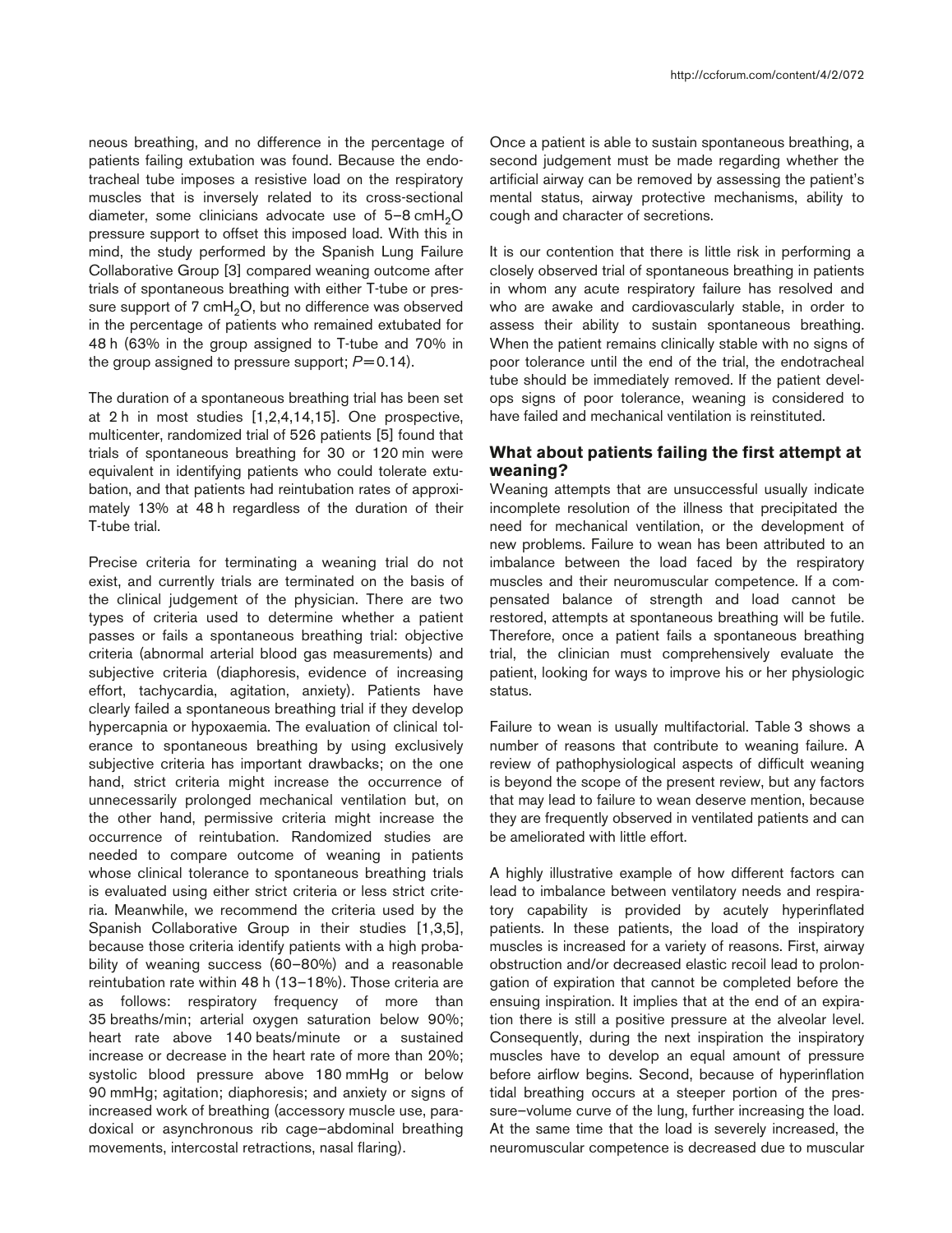|--|--|--|--|

| Factors that increase the load |                                    |                                                                |  |  |
|--------------------------------|------------------------------------|----------------------------------------------------------------|--|--|
| Increased resistive loads      | Increased chest wall elastic loads | Increased lung elastic loads                                   |  |  |
| Bronchospasm                   | Pleural effusion                   | Hyperinflation (intrinsic positive end-expiratory<br>pressure) |  |  |
| Airway edema, secretions       | Pneumothorax                       | Alveolar oedema                                                |  |  |
| Upper airway obstruction       | Flail chest                        | Infection                                                      |  |  |
| Obstructive sleep apnea        | Obesity                            | Atelectasis                                                    |  |  |
| Endotracheal tube kinking      | Ascites                            | Interstitial inflammation and/or oedema                        |  |  |
| Secretions encrustation        | Abdominal distension               |                                                                |  |  |
| Ventilatory circuit resistance |                                    |                                                                |  |  |

#### **Factors that can lead to weaning failure due to the imbalance between ventilatory needs and respiratory capacity**

**Factors that result in decreased neuromuscular competence**

| Decreased drive         | Muscle weakness         | Impaired neuromuscular transmission |
|-------------------------|-------------------------|-------------------------------------|
| Drug overdose           | Electrolyte derangement | Critical illness polyneuropathy     |
| Brain-stem lesion       | Malnutrition            | Neuromuscular blockers              |
| Sleep deprivation       | Myopathy                | Aminoglycosides                     |
| Hypothyroidism          | Hyperinflation          | Guillain-Barré syndrome             |
| Starvation/malnutrition | Drugs, corticosteroids  | Mysthenia gravis                    |
| Metabolic alkalosis     | Sepsis                  | Phrenic nerve injury                |
| Myotonic dystrophy      |                         | Spinal cord lesion                  |

weakness. Hyperinflation forces the inspiratory muscles to operate at an unfavourable position in their length–tension curve. In a state of hyperinflation the costal and crural fibres of the diaphragm are arranged in series, rather than in parallel, and this diminishes the force that can be generated. The resultant flattening of the diaphragm increases its radius of curvature and, according to Laplace's law  $(P_{di})$  $= 2T_{di}/R_{di}$ ; where  $P_{di}$  is the pressure-generating capacity,  $T_{di}$  is the tension and  $R_{di}$  is the radius of curvature), diminishes its pressure-generating capacity for a given tension developed.

Hyperinflation is quite common in chronic obstructive pulmonary disease (COPD) patients, and could have a pivotal role in the failure of weaning, so the measurement of intrinsic positive end-expiratory pressure (PEEP<sub>i</sub>) should be considered in every COPD patient who fails a weaning attempt. Given the detrimental effects of PEEP. in increasing the load, every effort should be made to decrease it. Reducing the severity of airway obstruction by maximizing bronchodilator treatment, adjusting ventilator settings to provide as much time as possible for complete exhalation to occur, and improving tolerance to spontaneous breathing by decreasing the work of inspiration through the addition of external PEEP are proper

therapeutic interventions [17–20]. The addition of external PEEP does not cause further hyperinflation or adversely affect haemodynamics or gas exchange, provided that the added PEEP is less than approximately 85% of the level of PEEP; [20].

A number of studies performed in small and highly selected populations of COPD patients have found a fatiguing pattern in the electromyogram power spectrum in mechanically ventilated patients during unsuccessful weaning trials [21,22]. These changes have been interpreted as proof that failure to wean from mechanical ventilation may be due to diaphragm fatigue, and that is the final common pathway that leads to the development of hypercapnic respiratory failure. Because respiratory muscle fatigue probably develops during unsuccessful weaning and it is possible that it leads to persistent ventilator dependency, a major issue in the weaning approach is to provide rest for the respiratory muscles and allow them to recover from fatigue. One study that evaluated a group of healthy individuals in whom diaphragmatic fatigue was induced [23] found that diaphragmatic contractility remained significantly depressed for at least 24 h. Recovery from fatigue might be even slower in difficult-towean patients. Resting the respiratory muscles with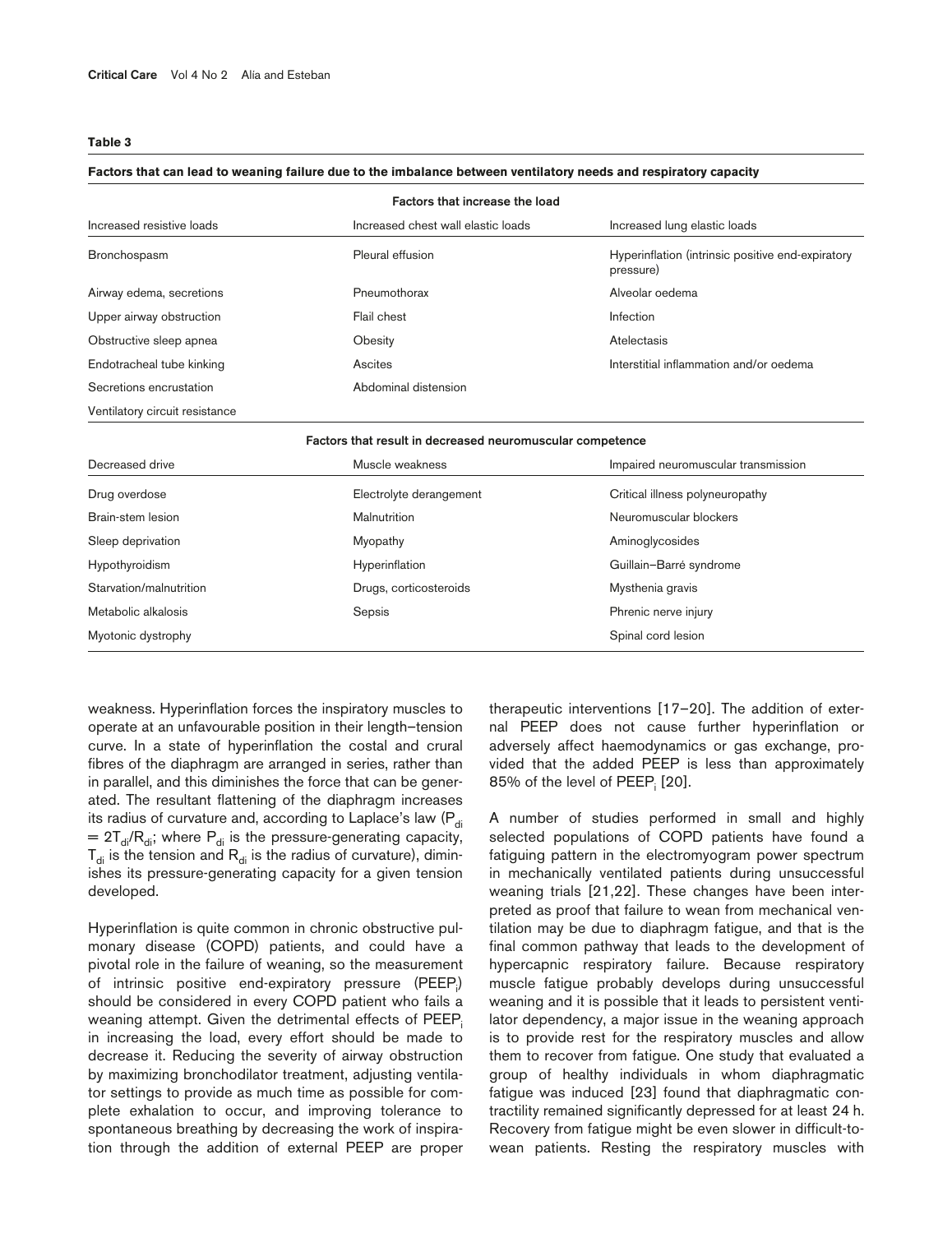mechanical ventilation is the only method of treating muscle fatigue. With this in mind, an expert panel recommended increasing ventilator support at night as a way to provide periods of rest in the management of difficult-towean patients [24].

With most modes of assisted ventilation, the inspiratory muscles do not stop contracting once the ventilator has been triggered. Therefore, ventilator support should not be considered synonymous with respiratory rest. When the settings are not optimally set, the patient's active work may be even greater than that required for spontaneous chest inflation without mechanical ventilation [25]. A mode of ventilation that provides inadequate respiratory muscle rest is likely to delay rather than facilitate weaning, and therefore careful adjustment of the ventilator settings is necessary to minimize to the maximum the respiratory work. Trigger sensitivity and inspiratory flow rate are the factors that primarily determine the patient's work of breathing during mechanical ventilation. The importance of a high peak flow setting when pressure support is used has been demonstrated in a prospective study that involved COPD patients [26], in which the time to reach the set plateau pressure was manipulated with the aim of modulating the initial flow rate; the more rapidly the pressure plateau was achieved, the higher was the initial flow rate. Lengthening the pressure rise time almost invariably increased the patient's work of breathing, as well as several other indices of patient effort, whereas the breathing pattern was essentially not modified. The method of triggering, either by pressure or flow, may be also an important determinant of the patient effort during mechanical ventilation. Although a number of studies in COPD patients have shown that a flow-triggered system decreases work of breathing in comparison with a pressure-triggered system during continuous positive airway pressure or synchronized intermittent mandatory ventilation (SIMV) [27,28], other authors [29,30] have reported that the triggering system of the mechanical ventilator does not have influence on work of breathing.

Optimal plumbing of the respiratory circuit is of major importance in minimizing respiratory work during a trial of spontaneous breathing. Important factors include the resistance of the endotracheal tube, equipment dead space, and resistance of the inspiratory circuit and humidifier. It has been demonstrated [31,32] that heat–moisture exchangers increase resistance to flow and add a substantial amount of dead space when compared with heated humidifiers. Although in many patients the amount of added dead space with heat–moisture exchangers is trivial and unlikely to adversely affect weaning trial outcome, this may not be the case in patients who have limited ventilatory reserve, such as the majority of difficultto-wean patients.

In patients with repeatedly unsuccessful weaning trials, a gradual withdrawal from mechanical ventilation can be attempted while factors responsible for the ventilatory dependence are corrected. The most common methods of discontinuing mechanical ventilation are SIMV, pressure-support ventilation (PSV) and T-tube. Two welldesigned, randomized, multicenter studies [1,2] have compared the above methods of weaning. Brochard *et al* [2] studied 456 medical–surgical patients being considered for weaning. Three hundred and forty-seven patients (76%) were successfully extubated after a single 2-h Tpiece trial. The remaining 109 patients (24%) who failed an initial trial of spontaneous breathing were randomized to be weaned by one of three strategies: T-piece trials of increasing duration until 2 h could be tolerated; SIMV with attempted reductions of two to four breaths/min, twice a day, until four breaths/min could be tolerated; and PSV with attempted reductions of  $2-4$  cmH<sub>2</sub>O twice a day until 8 cmH<sub>2</sub>O could be tolerated. Patients randomized to the three strategies were similar with regard to disease severity and duration of ventilation before weaning. There was no difference in the duration of weaning between the T-piece and SIMV groups, but PSV led to significantly shorter duration of weaning compared with the combined T-piece and SIMV cohorts  $(5.7 \pm 3.7)$ days versus  $9.3 \pm 8.2$  days).

Esteban *et al* [1] performed a similar study of 546 medical–surgical patients. In that study, 416 (76%) patients were successfully extubated on their first day of weaning after a T-piece trial. The 130 patients who failed were randomized to undergo weaning by the following strategies: once a day T-piece trial; two or more T-piece or continuous positive airway pressure trials each day as tolerated; PSV with attempts at reduction of  $2-4$  cmH<sub>2</sub>O at least twice a day; and SIMV with attempts at reduction by two to four breaths/min at least twice a day. Patients assigned to the four groups were similar with regard to demographic characteristics, acuity of illness and cardiopulmonary variables. The weaning success rate was significantly better with once daily and multiple T-trials than with PSV and SIMV. PSV was not superior to SIMV. The median duration of weaning was 5 days for SIMV, 4 days for PSV and 3 days for the T-piece regimens.

The studies by Brochard *et al* [2] and Esteban *et al* [1] yielded two important common conclusions: first, the pace of weaning depends on the manner in which the technique is applied; and second, that SIMV is the least efficient technique of weaning. With respect to PSV and intermittent trials of T-tube, a clear superiority of one technique over the other has not yet been established. The conflicting results in those studies concerning these two techniques may be explained, at least in part, by differences among the two studies in the criteria for weaning progress and the criteria for extubation.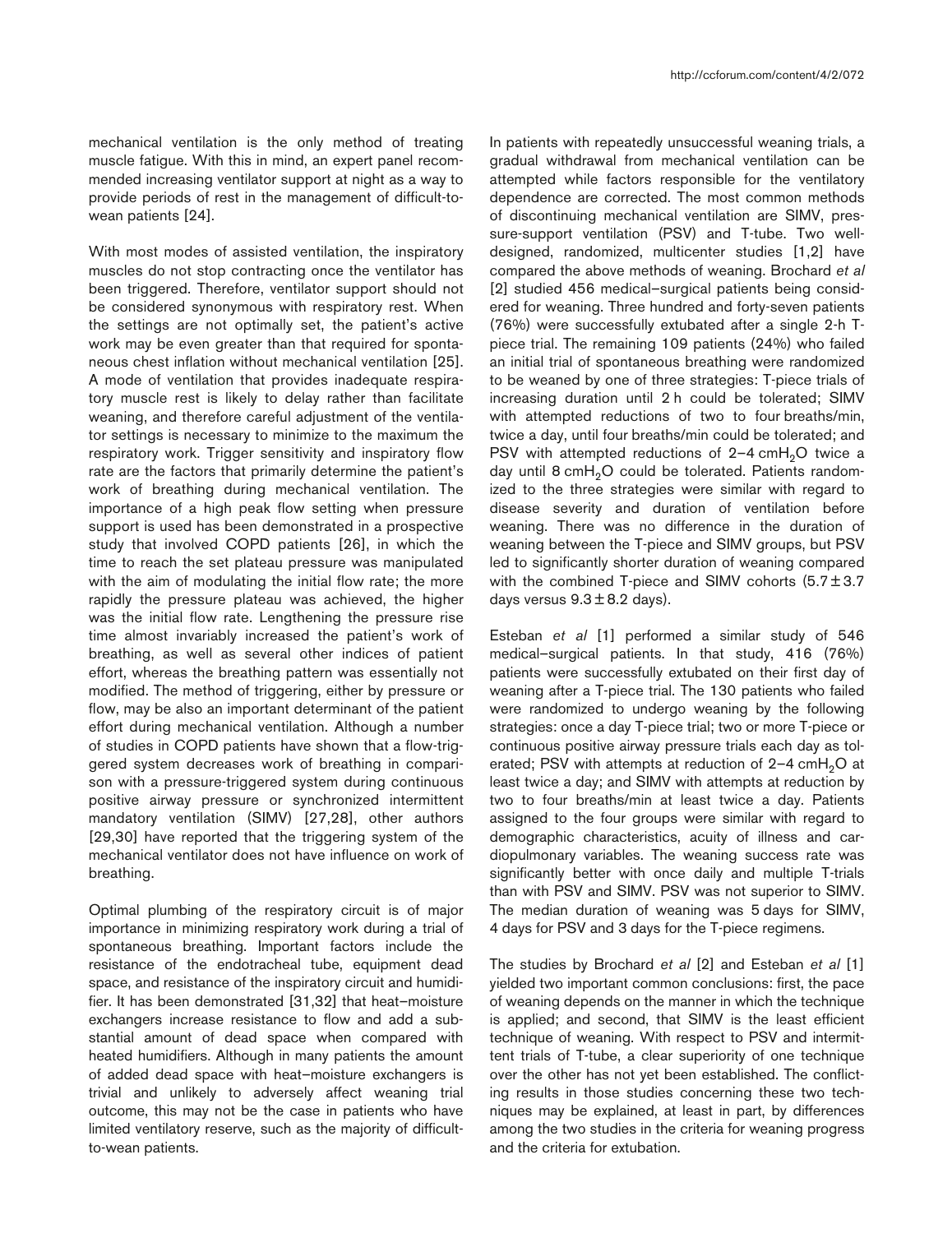

Algorithm for discontinuation of mechanical ventilation. PSV, pressure-support ventilation.

# **Role of noninvasive mechanical ventilation in the weaning process**

Two randomized studies [33,34] have evaluated the usefulness of noninvasive ventilation (NIV) as a weaning technique. In the study by Nava *et al* [33], 50 COPD patients who failed a T-tube trial after 36–48 h of mechanical ventilation were randomized to either immediate extubation with noninvasive pressure support via a face mask and a standard ventilator, or continued pressure support via an endotracheal tube. Both groups underwent trials of spontaneous breathing at least twice each day and reductions in the pressure support level of  $2-4$  cmH<sub>2</sub>O/day as tolerated in an attempt to discontinue mechanical ventilation entirely. Compared with patients who were weaned while intubated, the group that was weaned with NIV had a lower rate of nosocomial pneumonia (0% versus 28%), a significantly higher weaning rate at 60 days (88% versus 68%), and a significantly lower 60-day mortality rate (8% versus 28%).

In the study by Girault *et al* [34], 33 patients with chronic respiratory failure who failed a 2-h T-piece weaning trial of spontaneous breathing were randomized to either extubation and NIV  $(n=17)$  or conventional invasive PSV  $(n=17)$ . No differences were observed between the two groups with respect to clinical and functional characteristics, either at admission to the intensive care unit or at randomization. In the conventional invasive ventilation protocol, 75% of patients were successfully weaned and extubated versus 76.5% in the NIV group. As expected by the study design, the duration of endotracheal intubation was significantly shorter in the NIV group than in the control group  $(4.6 \pm 1.5 \text{ days})$ versus  $7.7 \pm 3.8$  days;  $P = 0.004$ ). The total duration of ventilatory support related to weaning, however, was significantly higher in the NIV group  $(11.5 \pm 5.2)$  days versus 3.5 ± 1.4 days; *P* < 0.001). The durations of intensive care unit and hospital stay and the 3-month survival were similar in the two groups.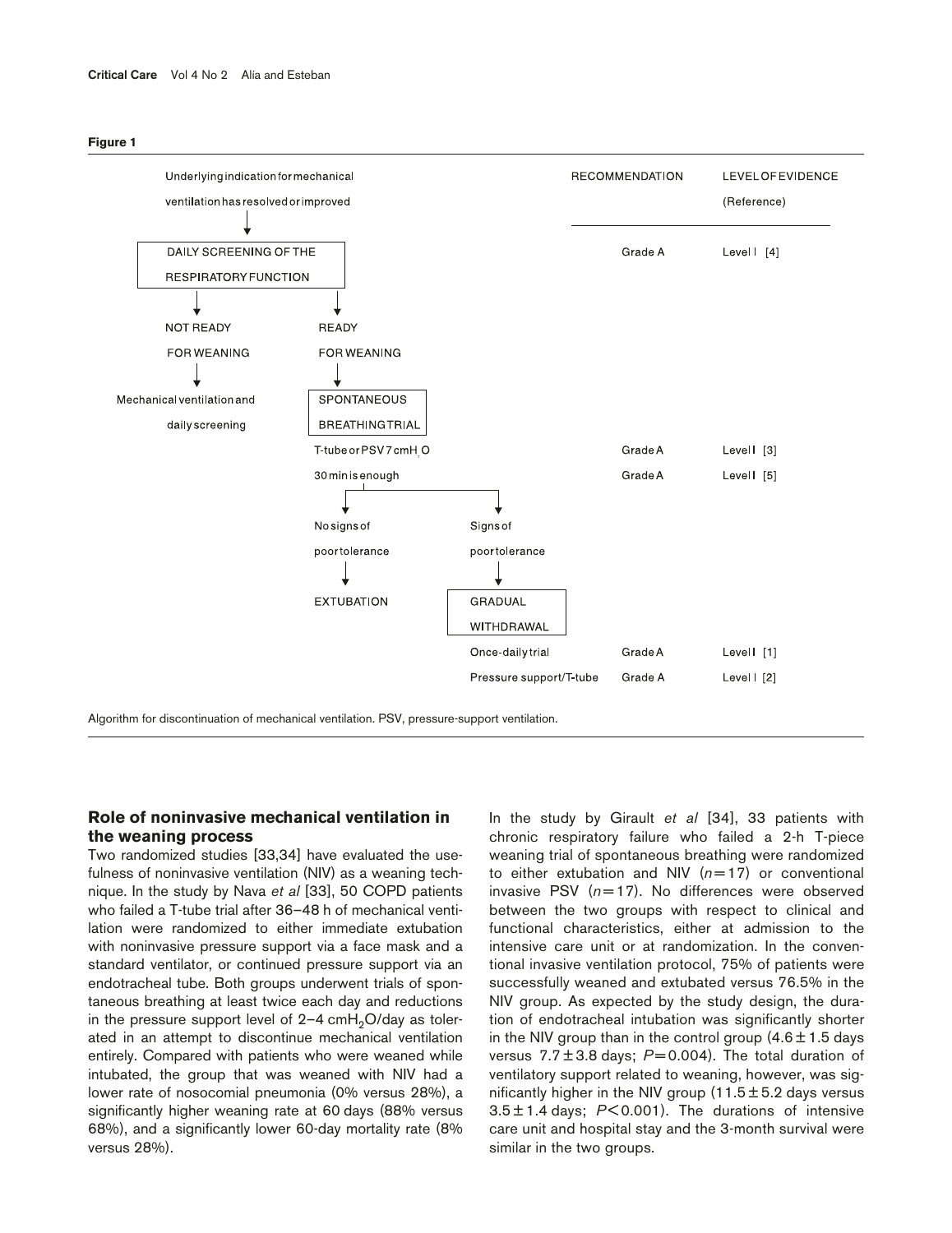The use of NIV to facilitate weaning has not been evaluated in postoperative patients or in those with altered neurologic status, haemodynamic instability, or any of a number of severe concomitant diseases. Nonetheless, NIV may become an important weaning mode in selected patients if its success is replicated in other trials.

Very recently, Jiang *et al* [35] evaluated the role of NIV in preventing reintubation after elective or unplanned extubation. They conducted a prospective study in 93 extubated patients who were randomly assigned to receive either biphasic positive airway pressure via face mask or unassisted oxygen therapy. There was no significant difference in the percentage of patients who required reintubation (15% in the unassisted oxygen therapy group and 28% in the biphasic positive airway pressure group).

## **Conclusion**

At present, every step in the process of weaning is supported by the results of several randomized studies [1–5]. The algorithm presented in Figure 1 applies the findings of the above studies to clinical decision-making. The recommendations based on the evidence have been graded according to a published system [36].

The daily screening of patients who are on mechanical ventilation with the aim of identifying those able to breathe spontaneously is, possibly, the best approach to reduce the duration of ventilatory support. Standard weaning criteria were used in all of the aforementioned studies to identify patients who were able to resume spontaneous breathing, and patients who did not meet such criteria remained on mechanical ventilation. The ability to breathe spontaneously is adequately tested by performing a trial with either T-tube or pressure support of  $7 \text{ cmH}_2O$ . A duration of 2 h has been extensively evaluated, but weaning outcome is the same when the duration is reduced to 30 min. Patients failing the initial spontaneous breathing trial need a gradual withdrawal of ventilatory support. It is known that SIMV is the most ineffective method of weaning those patients. With respect to the use of pressure support or T-tube, clinicians should choose the method they feel most comfortable with and individualize the strategy to meet the patient's needs. We recommend the use of a once daily trial of spontaneous breathing in difficult-to-wean patients for three main reasons: it leads to extubation twice as quickly as PSV; it simplifies management, because the patient's ability to breathe without ventilatory support needs to be assessed only once a day; and it allows a prolonged period of rest, which may be the most effective method to permit adequate time for muscle recovery.

#### **References**

1. Esteban A, Frutos F, Tobin MJ, *et al*: **A comparison of four methods of weaning patients from mechanical ventilation.** *N Engl J Med* 1995, **332**:345–350.

- 2. Brochard L, Rauss A, Benito S, *et al*: **Comparison of three methods of gradual withdrawal from ventilatory support during weaning from mechanical ventilation.** *Am J Respir Crit Care Med* 1994, **150**: 896–903.
- 3. Esteban A, Alía I, Gordo F, *et al*: **Extubation outcome after spontaneous breathing trials with T-tube or pressure support ventilation.** *Am J Respir Crit Care Med* 1997, **156**:459–465.
- 4. Ely EW, Baker AM, Dunagan DP, *et al*: **Effect on the duration of mechanical ventilation of identifying patients capable of breathing spontaneously.** *N Engl J Med* 1996, **335**:1864–1869.
- 5. Esteban A, Alía I, Tobin MJ, *et al*: **Effect of spontaneous breathing trial duration on outcome of attempts to discontinue mechanical ventilation.** *Am J Respir Crit Care Med* 1999, **159**:512–518.
- 6. Yang KL, Tobin MJ: **A prospective study of indexes predicting the outcome of trials of weaning from mechanical ventilation.** *N Engl J Med* 1991, **324**:1445–1450.
- 7. Sassoon CSH, Mahutte CK: **Airway occlusion pressure and breathing pattern as predictors of weaning outcome.** *Am Rev Respir Dis* 1993, **148**:860–866.
- 8. Jabour ER, Rabil DM, Truwit JD, Rochester DF: **Evaluation of a new weaning index based on ventilatory endurance and the efficiency of gas exchange.** *Am Rev Respir Dis* 1991, **144**:531–537.
- 9. Levy MM, Miyasaki A, Langston D: **Work of breathing as a weaning parameter in mechanically ventilated patients.** *Chest* 1995, **108**: 1018–1020.
- 10. Chatila W, Jacob B, Guaglionone D, Manthous CA: **The unassisted respiratory rate-tidal volume ratio accurately predicts weaning outcome.** *Am J Med* 1996, **101**:61–67.
- 11. Jacob B, Chatila W, Manthous CA: **The unassisted respiratory rate/tidal volume ratio accurately predicts weaning outcome in postoperative patients.** *Crit Care Med* 1997, **25**:253–257.
- 12. Krieger BP, Isber J, Breitenbucher A, Throop G, Ershowsky P: **Serial measurements of the rapid-shallow-breathing index as a predictor of weaning outcome in elderly medical patients.** *Chest* 1997, **112**:1029–1034.
- 13. Jaeschke R, Guyatt GH, Sackett DL, for the Evidence-Based Medicine Working Group: **How to use an article about a diagnostic test. What are the results and will they help me in caring from my patient?** *JAMA* 1994, **271**:703–707.
- 14. Reyes A, Vega G, Blancas R, *et al*: **Early vs conventional extubation after cardiac surgery with cardiopulmonary bypass.** *Chest* 1997, **112**:193–201.
- 15. Vallverdú I, Calaf N, Subirana M, *et al*: **Clinical characteristics, respiratory functional parameters, and outcome of a two-hour T-piece trial in patients weaning from mechanical ventilation.** *Am J Respir Crit Care Med* 1998, **158**:1855–1862.
- 16. Jones DP, Byrne P, Morgan C, Fraser I, Hyland R: **Positive end-expiratory pressure vs T-piece. Extubation after mechanical ventilation.** *Chest* 1991, **100**:1655–1659.
- 17. Petrof BJ, Legaré M, Goldberg P, Milic-Emili J, Gottfried SB: **Continuous positive airway pressure reduces work of breathing and dyspnea during weaning from mechanical ventilation in severe chronic obstructive pulmonary disease.** *Am Rev Respir Dis* 1990, **141**:281–289.
- 18. MacIntyre NR, Cheng KC, McConnell R: **Applied PEEP during pressure support reduces the inspiratory threshold load of intrinsic PEEP.** *Chest* 1997, **111**:188–193.
- 19. Sydow M, Golisch W, Buscher H, *et al*: **Effect of low-level PEEP on inspiratory work of breathing in intubated patients, both with healthy lungs and with COPD.** *Intens Care Med* 1995, **21**:887–895.
- 20. Ranieri VM, Guliani R, Cinnella G, *et al*: **Physiologic effects of positive end-expiratory pressure in patients with chronic obstructive pulmonary disease during acute ventilatory failure and controlled mechanical ventilation.** *Am Rev Respir Dis* 1993, **147**:5–13.
- 21. Cohen CA, Zagelbaum C, Gross D, Roussos Ch, Macklem PT: **Clinical manifestation of inspiratory muscle fatigue.** *Am J Med* 1982, **73**:308–316.
- 22. Brochard L, Harf A, Lorino H, Lemaire F: **Inspiratory pressure support prevents diaphragmatic fatigue during weaning from mechanical ventilation.** *Am Rev Respir Dis* 1989, **139**:513–521.
- 23. Laghi F, D'Alfonso N, Tobin MJ: **Pattern of recovery from diaphragmatic fatigue over 24 hours.** *J Appl Physiol* 1995, **79**:539–546.
- 24. Slutsky AS: **ACCP Consensus Conference: mechanical ventilation.** *Chest* 1993, **104**:1833–1859.
- 25. Marini J, Rodriguez R, Lamb V: **The inspiratory workload of patientinitiated mechanical ventilation.** *Am Rev Respir Dis* 1986, **134**: 902–909.